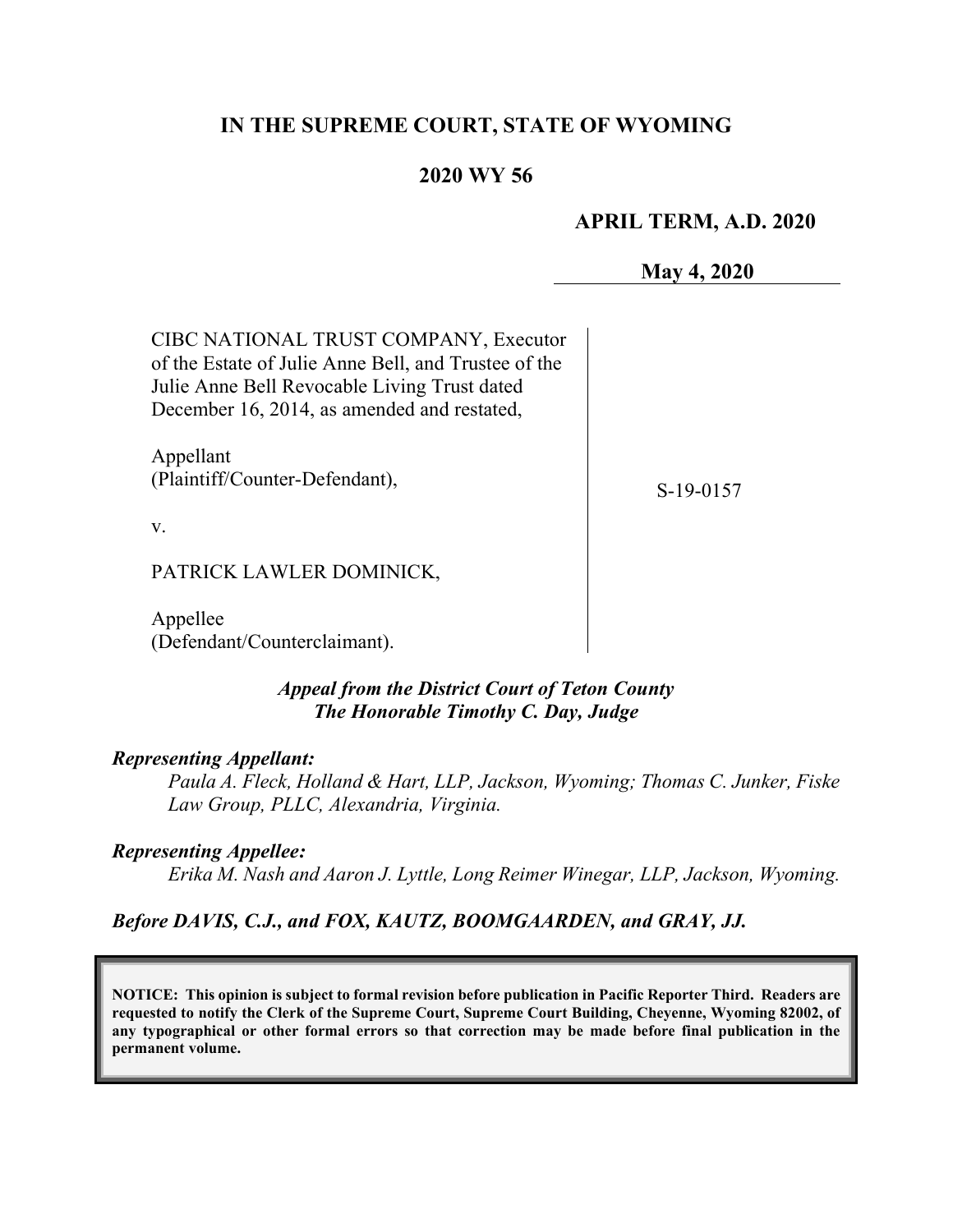### **FOX, Justice.**

[¶1] Julie Anne Bell's death ignited a dispute between her long-term romantic partner, Patrick Dominick, and her estate over the ownership of real property in Teton County, Wyoming. We conclude the district court abused its discretion by certifying its partial summary judgment order as a final judgment under Rule 54(b) and dismiss the appeal.

#### *ISSUES*

[¶2] We decide the following dispositive issues:

1. Did the district court err when it certified its partial summary judgment order as a final judgment under Wyoming Rule of Civil Procedure 54(b)?

2. Should this Court convert the pending appeal to a writ of review under Wyoming Rule of Appellate Procedure 13.02?

## *FACTS*

[¶3] In 2013, Julie Anne Bell and Patrick Dominick purchased a home in Teton County, Wyoming. Prior to purchasing the property, they signed a tenants-in-common agreement (TIC Agreement), which provided they each had a 50% interest in the property, and included a buy-sell provision and method of transfer upon the death of one party. Later the same day, they accepted the deed for the property, which described their ownership interest as "joint tenants with rights of survivorship." Ms. Bell died in August 2015 and, in October, Mr. Dominick provided notice to Teton County Records that he was the surviving joint tenant with survivorship rights.

[¶4] CIBC National Trust Company, the executor of Ms. Bell's estate, filed for declaratory judgment that the TIC Agreement governed, and asserted claims for breach of contract or partition. Mr. Dominick answered and counterclaimed for quiet title and slander of title. The parties filed cross motions for summary judgment. The district court concluded that the merger doctrine applied, that the deed controlled, and that Mr. Dominick owned the property as the surviving joint tenant. The district court then, over Mr. Dominick's objection, granted CIBC's motion to certify the partial summary judgment order as a final judgment under Rule 54(b) and stayed the remaining claim for slander of title. On appeal, the parties submitted briefing on the merits of the partial summary judgment order, and we requested supplemental briefing on whether the district court properly certified its partial summary judgment ruling under W.R.C.P. 54(b) when the slander of title claim was still pending below and, if it was an improper certification, whether we should convert the appeal to a writ of review.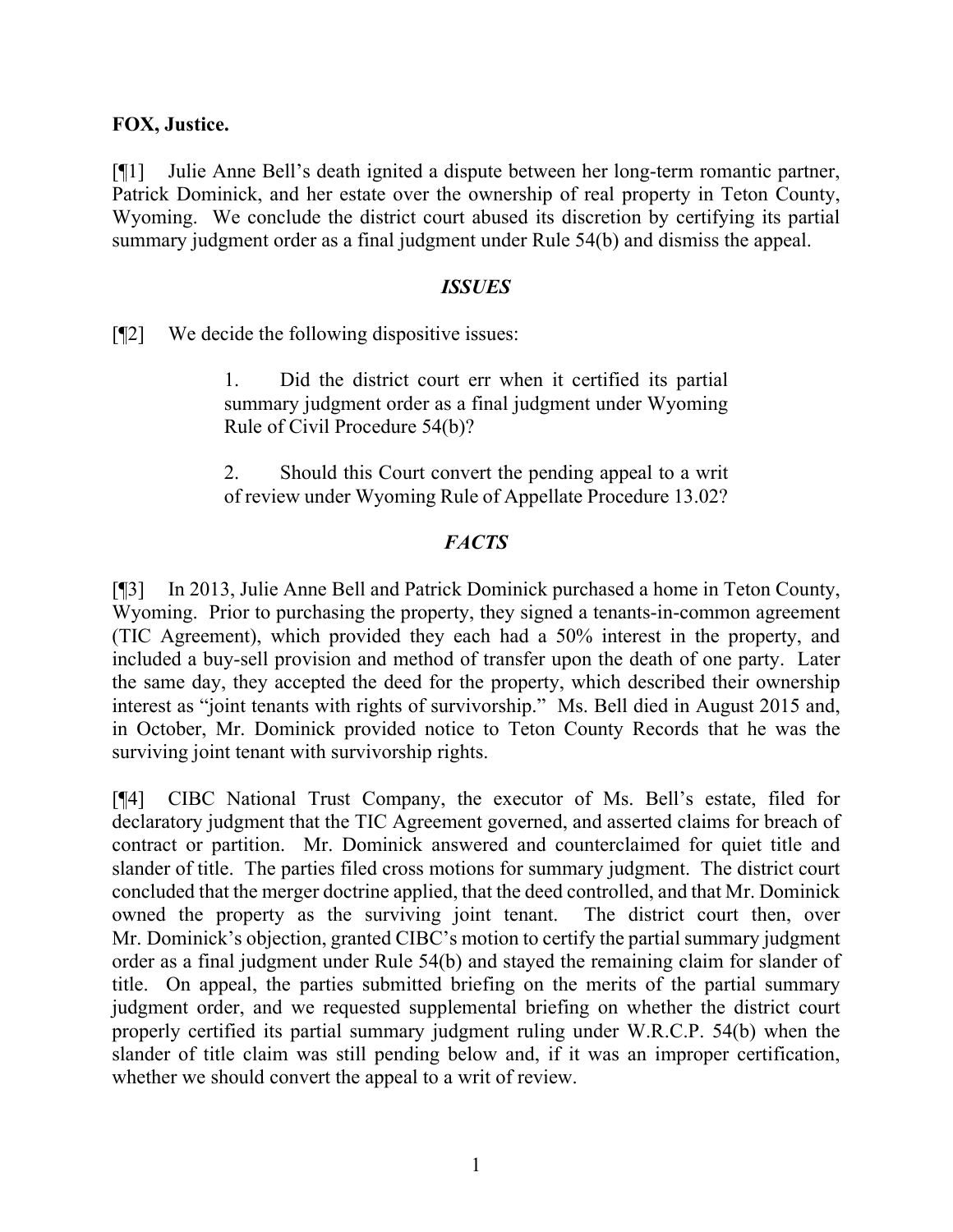## *STANDARD OF REVIEW*

[¶5] We follow a two-step analysis to determine whether a claim is properly certified under Wyoming Rule of Civil Procedure 54(b). First, we determine whether the judgment the district court certified as final falls within the scope of Rule 54(b). This threshold issue is a question of law that we consider de novo, giving no deference to the district court's determination. *Meiners v. Meiners*, 2016 WY 74, ¶ 14, 376 P.3d 493, 496-97 (Wyo. 2016) (citing *Baker v. Speaks*, 2014 WY 117, ¶ 12, 334 P.3d 1215, 1220 (Wyo. 2014)). Second, we evaluate whether the district court determined there was "no just reason for delay" under an abuse of discretion standard. *Baker*, 2014 WY 117, ¶ 12, 334 P.3d at 1220.

## *I. The district court's order falls within the scope of W.R.C.P. 54(b), but the district court erred when it found no just reason for delay and certified its partial summary judgment order as a final judgment*

[¶6] The purpose of Rule 54(b) is to strike a balance between the strong preference against piecemeal appeals, and the possible injustice that results by delaying entry of a final judgment in a multi-party action, or on distinctly separate claims, until the resolution of the entire case. *Baker*, 2014 WY 117, ¶ 15, 334 P.3d at 1221 ("A Rule 54(b) certification 'cannot be employed to permit the appeal of a partial adjudication of the rights of one or more of the parties.'... The rationale for such holding is to protect the policy against piecemeal appeals.") (quoting *Mott v. England*, 604 P.2d 560, 563 (Wyo. 1979)) (internal citation and alterations omitted); *Olmstead v. Cattle, Inc.*, 541 P.2d 49, 51 (Wyo. 1975); 10 Charles A. Wright et al., *Federal Practice and Procedure: Civil* § 2654 (4th ed., database updated April 2020). Rule 54(b) certifications are neither routine nor for the convenience of the court or the parties. *Huggins v. FedEx Ground Package System, Inc*., 566 F.3d 771, 774 (8th Cir. 2009) ("[W]e have repeatedly stated that Rule 54(b) certifications 'should neither be granted routinely nor as an accommodation to counsel.'") (citation omitted).

## **A. The district court's partial summary judgment order falls within the scope of Wyoming Rule of Civil Procedure 54(b)**

[¶7] Wyoming Rule of Civil Procedure 54(b) provides:

When an action presents more than one claim for relief whether as a claim, counterclaim, crossclaim, or third-party claim—or when multiple parties are involved, the court may direct entry of a final judgment as to one or more, but fewer than all, claims or parties only if the court expressly determines that there is no just reason for delay. Otherwise, any order or other decision, however designated, that adjudicates fewer than all the claims or the rights and liabilities of fewer than all the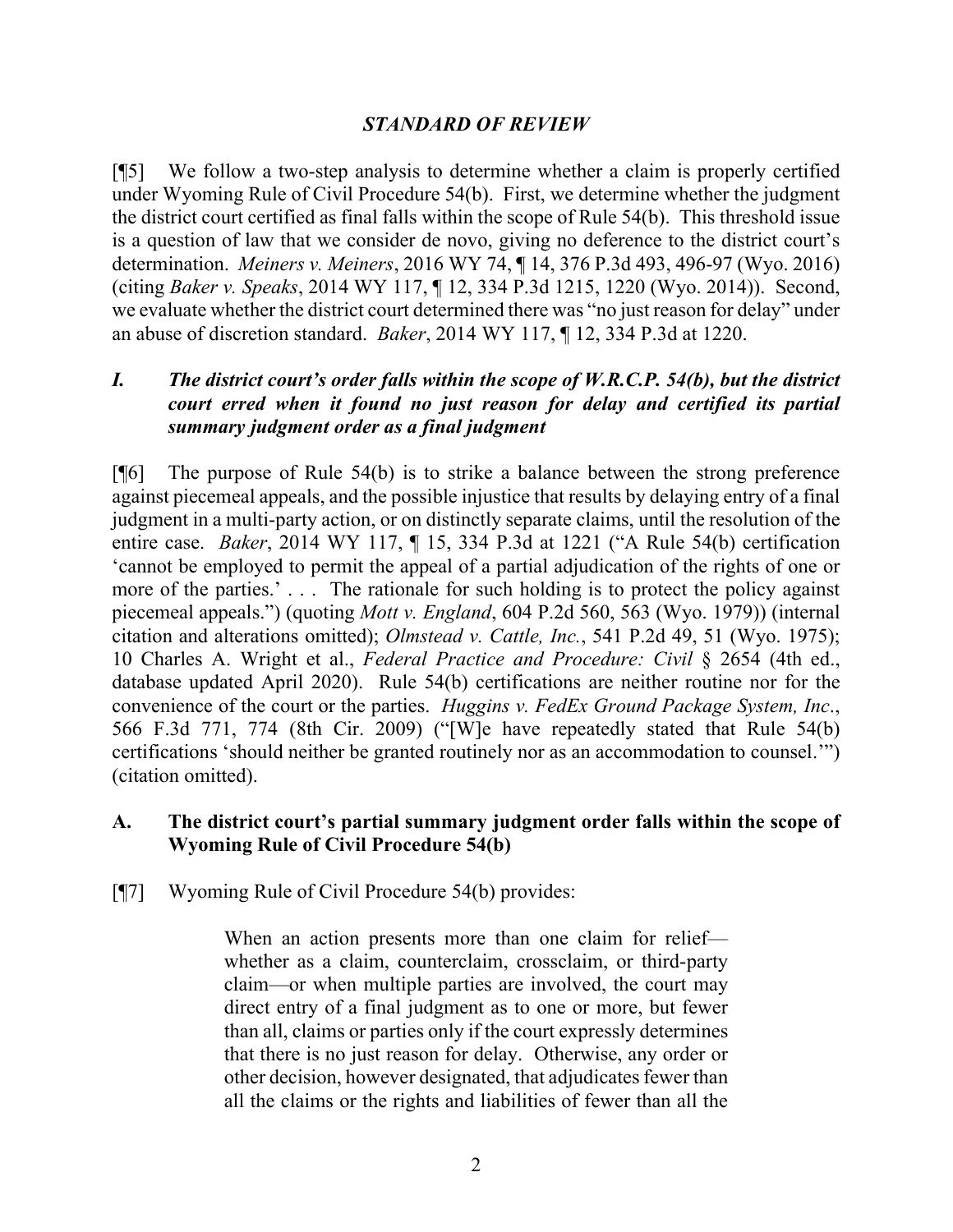parties does not end the action as to any of the claims or parties and may be revised at any time before the entry of a judgment adjudicating all the claims and all the parties' rights and liabilities.

The parties agree this case falls under the scope of Rule 54(b) because it presents more than one claim for relief. In analyzing whether there are multiple claims, courts should determine whether "the possible recoveries are more than one in number and not mutually exclusive." 10 Wright et al., *Federal Practice and Procedure: Civil* § 2657. [1](#page-3-0)

[¶8] Ownership of the property is a necessary element of every claim and counterclaim in this case. The district court concluded that Mr. Dominick owned the entire property as the surviving joint tenant. Thus, the partial summary judgment order resolved all of CIBC's claims because they all depended upon ownership, and it decided Mr. Dominick's counterclaim for quiet title. The question is whether Mr. Dominick's remaining claim for slander of title is separate from the decided claims. *See Baker*, 2014 WY 117, ¶ 14, 334 P.3d at 1221. Wyoming defines slander of title as "a false and malicious statement made in disparagement of a person's title to real or personal property, or of some right of his causing him special damage." *Sannerud v. Brantz*, 879 P.2d 341, 344 (Wyo. 1994) (quoting *Bennett v. Pace*, 731 P.2d 33, 34 (Wyo. 1987)). Mr. Dominick must succeed on his ownership claim to succeed on his slander of title claim. However, the reverse is not true; Mr. Dominick can succeed on ownership without succeeding on slander of title. Thus, there are multiple possible recoveries, and they are not mutually exclusive. 10 Wright et al., *Federal Practice and Procedure: Civil* § 2657. Because there are multiple claims and the district court's partial summary judgment order finally disposed of some, but not all of them, the district court did not err in concluding that Rule 54(b) applies. However, "[n]ot all final judgments on individual claims should be immediately appealable, even if they are in some sense separable from the remaining unresolved claims." *Curtiss-Wright Corp. v. General Elec. Co.*, 446 U.S. 1, 8, 100 S.Ct. 1460, 1465, 64 L.Ed.2d 1 (1980).

<span id="page-3-0"></span><sup>&</sup>lt;sup>1</sup> See In re Estate of Schlueter, 994 P.2d 937 (Wyo. 2000) (deciding case on the merits after the district court certified its decision on testamentary capacity under Rule 54(b) but left a claim of undue influence undecided); *Griffin v. Bethesda Foundation*, 609 P.2d 459 (Wyo. 1980) (finding a Rule 54(b) certification improper for a partial summary judgment ruling that disposed of two tort claims and left two contract claims undecided because all claims arose from the contract and therefore did not constitute "multiple claims"); *Butts v. Gierse*, 573 P.2d 1365 (Wyo. 1978) (no separate claims where plaintiffs alleged a prescriptive easement across the defendant's property and the district court granted summary judgment for the defendant concerning only a small portion of the easement because the rest of the easement remained outstanding); *Lutheran Hospitals and Homes Soc. of America v. Yepsen*, 469 P.2d 409 (Wyo. 1970) (finding Rule 54(b) does not generally apply when there is a single claim for damages and the issue appealed is whether different forms of immunity apply); *Spriggs v. Pioneer Carissa Gold Mines, Inc.*, 453 P.2d 400 (Wyo. 1969) (stating that Rule 54(b) applied where the district court disposed of all plaintiff's claims but did not decide the counterclaim, but declining to hear the appeal because the district court did not follow the Rule's procedural requirements).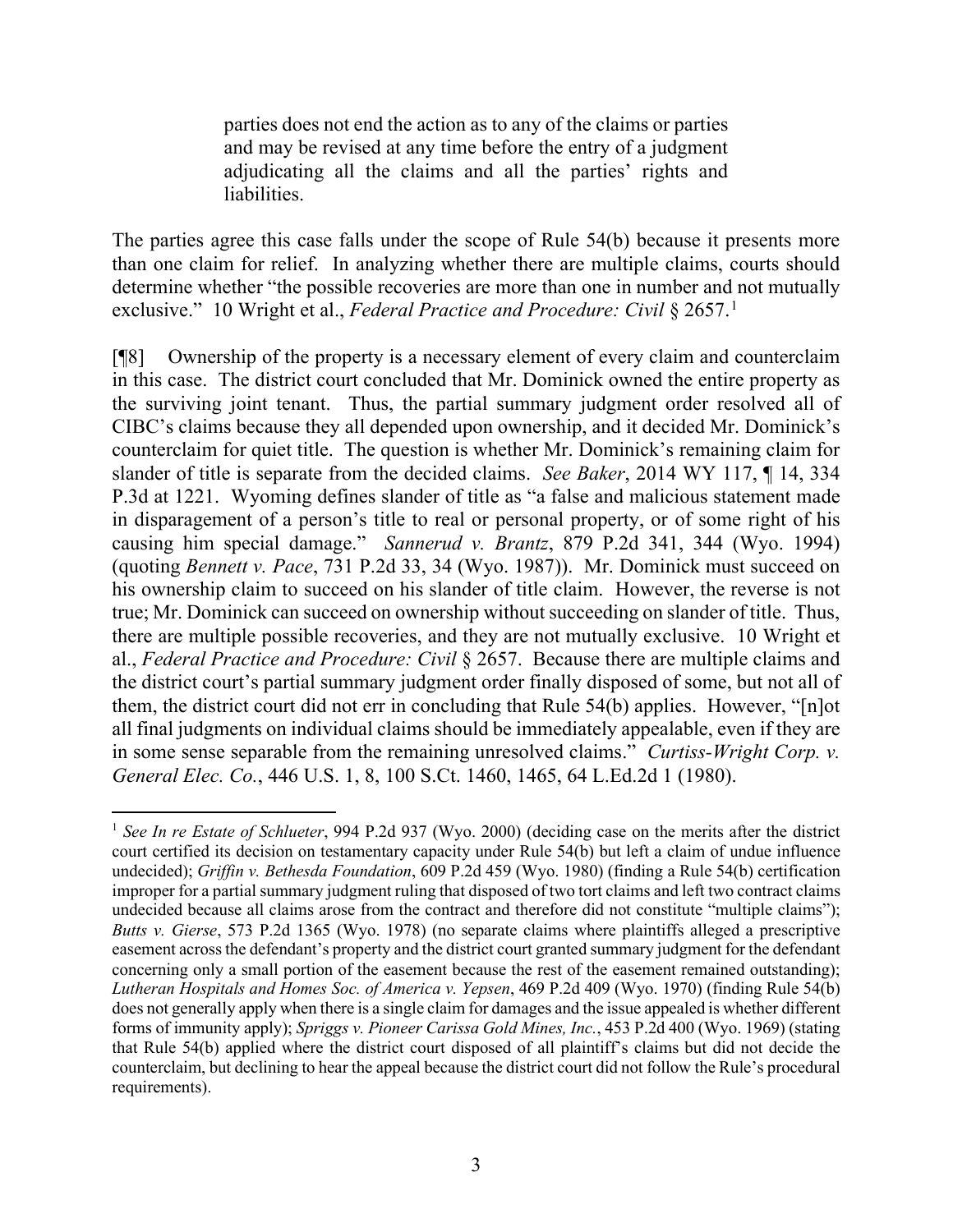## **B. The district court's conclusion that the factors weighed in favor of finding "no just reason for delay" was in error**

[¶9] The second step of the Rule 54(b) analysis requires courts to conduct a multi-factor balancing test to determine whether there is "no just reason for delay." *Baker*, 2014 WY 117, ¶ 16, 334 P.3d at 1221 (citing *Mott*, 604 P.2d. at 563); W.R.C.P. 54(b). "Given the wide range of discretion conferred on the trial judge in deciding whether there is no just reason for delay, the district court should feel free to consider any factor that seems relevant to a particular action, keeping in mind the policies the rule attempts to promote." 10 Wright et al., *Federal Practice and Procedure: Civil* § 2659. [2](#page-4-0) The most commonly considered factors include: 1) "the relationship between the adjudicated and the unadjudicated claims," 2) "the possibility that the need for review might be mooted by future developments in the" lower court, 3) "the possible impact of an immediate appeal on the remaining trial proceedings," and 4) the "practical effects of allowing an immediate appeal," including the potential injustice or hardship to the parties if the appeal is delayed. *Id*. The United States Supreme Court approved of the federal district court's consideration of similar factors in *Curtiss-Wright*, while at the same time declining to limit the district courts' discretion by "fix[ing] or sanction[ing] narrow guidelines." *Curtiss-Wright*, 446 U.S. at 11, 100 S.Ct. at 1466.

[¶10] District courts are to act as dispatchers under the Rule, exercising their discretion "in the interest of sound judicial administration" to determine the correct time for appeal. Id., 446 U.S. at 8, 100 S.Ct. at 1465. The role of appellate courts in this analysis is "not to reweigh the equities or reassess the facts but to make sure that the conclusions derived from those weighings and assessments are juridically sound and supported by the record." *Id.*, 446 U.S. at 10, 100 S.Ct. at 1466.

[¶11] Here, the district court considered many of the factors listed in Wright & Miller and discussed in *Curtiss-Wright*, stating:

- (1) This case involves multiple claims as contemplated by W.R.C.P. 54(b);
- (2) In deciding whether there is no just reason to delay the appeal of the [partial summary judgment] Order the Court must take into account judicial administrative interests as well as the equities involved;

<span id="page-4-0"></span><sup>&</sup>lt;sup>2</sup> Though the annotations to W.R.C.P. 54(b) disclose a robust body of case law, we have had little opportunity to address the factors considered by the district court in determining whether there is "no just reason for delay." Thus, we look to federal case law for guidance. *See Meiners v. Meiners*, 2019 WY 39, ¶ 17, 438 P.3d 1260, 1268 (Wyo. 2019).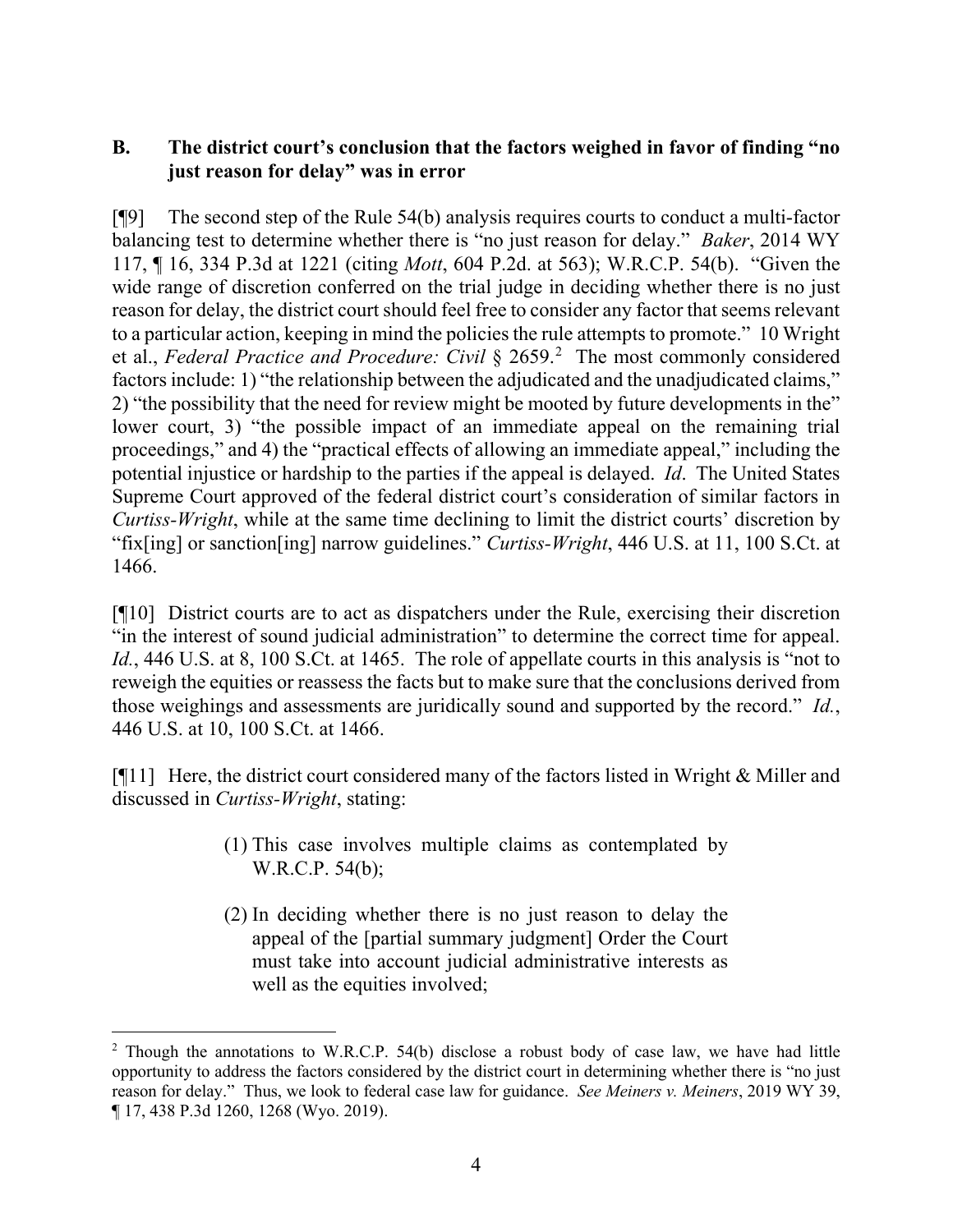- (3) In doing so the Court has considered whether the claims decided by the [partial summary judgment] Order are separable from Mr. Dominick's counterclaim for slander of title, and also whether the nature of the claims decided by the [partial summary judgment] Order are such that the Wyoming Supreme Court would not have to decide the same issues more than once even if there are subsequent appeals;
- (4) There is no overlap among the various legal and factual issues involved in the claims decided by the [partial summary judgment] Order and those in Mr. Dominick's counterclaim for slander of title;
- (5) If the Estate's appeal of the [partial summary judgment] Order results in reversal of that Order and entry of judgment in favor of the Estate that it is a 50% tenants-in-common owner of the Property, then the counterclaim by Mr. Dominick for slander of title would be moot, and it would have been a waste of the litigants' and the Court's resources to have litigated and tried that counterclaim if the [partial summary judgment] Order were not certified as final so as to allow an immediate appeal of that Order;
- (6) If the [partial summary judgment] Order were affirmed on appeal, any appeal of the subsequent decision on Mr. Dominick's counterclaim for slander of title would not require re-litigation of the issues decided on the appeal of the [partial summary judgment] Order, again because there is no overlap of the factual and legal issues decided by the [partial summary judgment] Order and those concerning the counterclaim;
- (7) Certification of the [partial summary judgment] Order as a final judgment could potentially save the parties' and judicial resources, so that the equities favor certification; and
- (8) There is therefore no just reason for delay in entry of the [partial summary judgment] Order as a final judgment[.]

However, the district court's analysis of several of these factors was flawed.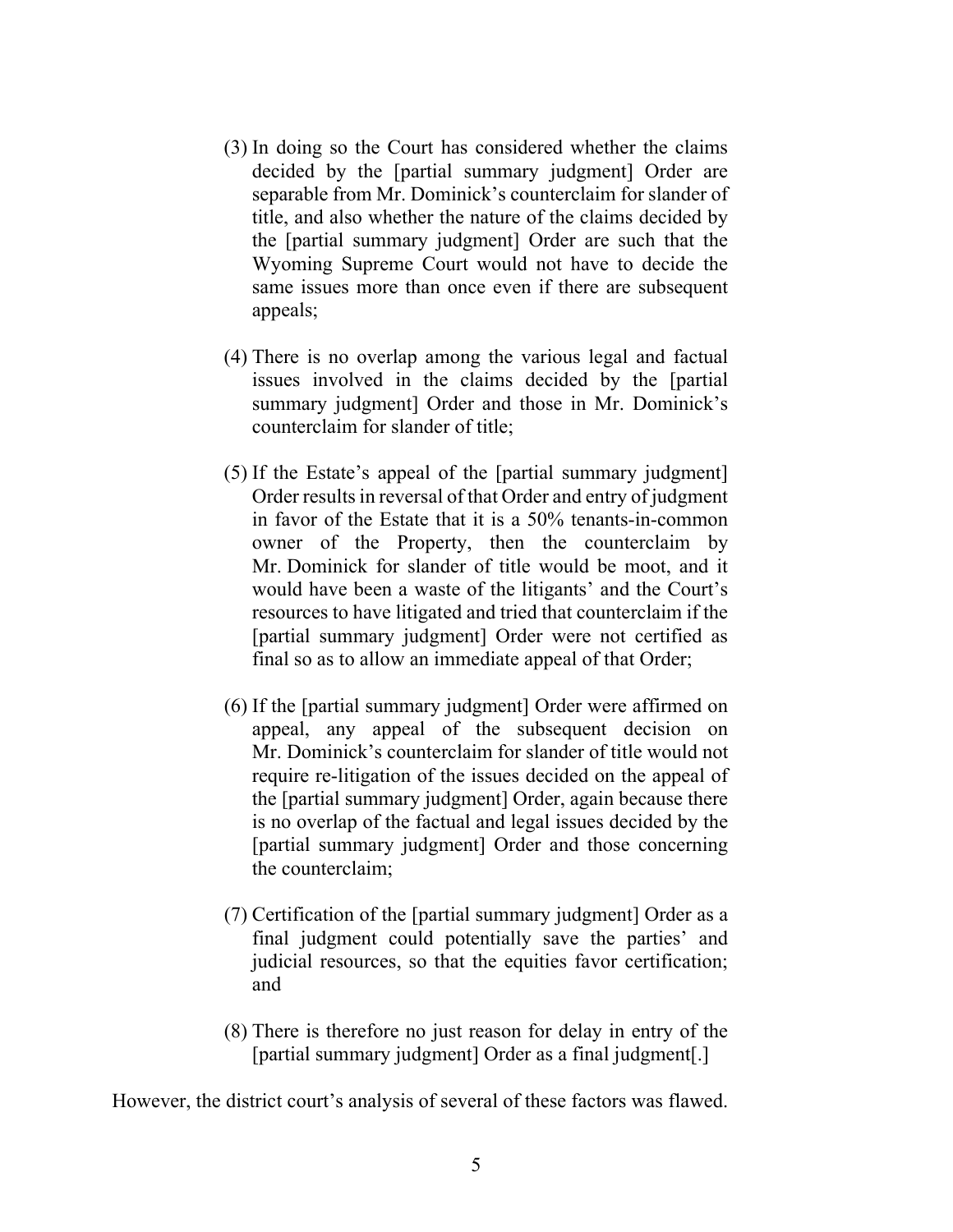[¶12] First, the district court conflated the determination that there are separate claims under the first step of the Rule 54(b) analysis with the factor that the claims be "separate, distinct, and independent of any of the other claims or counterclaims" under the second step. *Curtiss-Wright*, 446 U.S. at 6, 100 S.Ct. at 1464. As discussed, for claims to be separate under the first step, there must be multiple possible recoveries that are not mutually exclusive. That determination, however, does not mean that the claims are necessarily "separate, distinct, and independent of any of the other claims or counterclaims."

[¶13] The distinction between separate claims and overlapping claims is illustrated in *Hogan v. Consolidated Rail Corp.*, 961 F.2d 1021 (2nd Cir. 1992) and *Marseilles Hydro Power, LLC v. Marseilles Land and Water Co.*, 518 F.3d 459 (7th Cir. 2008). In *Hogan*, the plaintiff brought a wrongful death action against three defendants. 961 F.2d at 1023. The district court found insufficient evidence to maintain the cause of action against one defendant and granted summary judgment in its favor. *Id.* at 1024. The district court then certified its summary judgment order under Rule 54(b), reasoning that if it was wrong about the sufficiency of the evidence, the dismissed defendant could be partially responsible for any liability. *Id*.The district court found that the interrelationship of the claims supported 54(b) certification because if it delayed appeal and the Second Circuit Court of Appeals reversed the grant of summary judgment, the case would be remanded for a new trial. *Id*. The Second Circuit reversed the district court's 54(b) certification, finding that the interrelationship of the claims weighed against certification. *Id.* at 1026 ("Though we sympathize with the district court's desire to avoid a retrial of the entire case if its assessment of the evidence as to [the dismissed defendant]'s role is erroneous, the interrelationship of the dismissed and surviving claims is generally a reason for *not*  granting a Rule 54(b) certification.") (emphasis in original).

[¶14] Conversely, in *Marseilles*, a canal wall collapsed resulting in numerous tort and property law claims. 518 F.3d at 461-63. The federal district court issued a partial judgment that resolved a question of ownership, and the tort claims. *Id*. at 463, 465. Property law claims relating to the removal of lateral support remained unadjudicated. *Id*. at 464-65. The Seventh Circuit Court of Appeals found that case was properly certified under Rule 54(b) because even though the collapse of the canal wall was common to all the claims, the adjudicated and unadjudicated claims arose under different areas of law and the underlying facts for the adjudicated ownership claim and unadjudicated property claims occurred during different time periods. *Id*. at 465.

[¶15] Here, while there are separate claims for purposes of 54(b) analysis, the claims decided in the partial summary judgment ruling and the remaining slander of title claim overlap because ownership is a necessary element of all the claims. Overlapping claims are a factor that weighs against 54(b) certification. 10 Wright et al., *Federal Practice and Procedure: Civil* § 2659.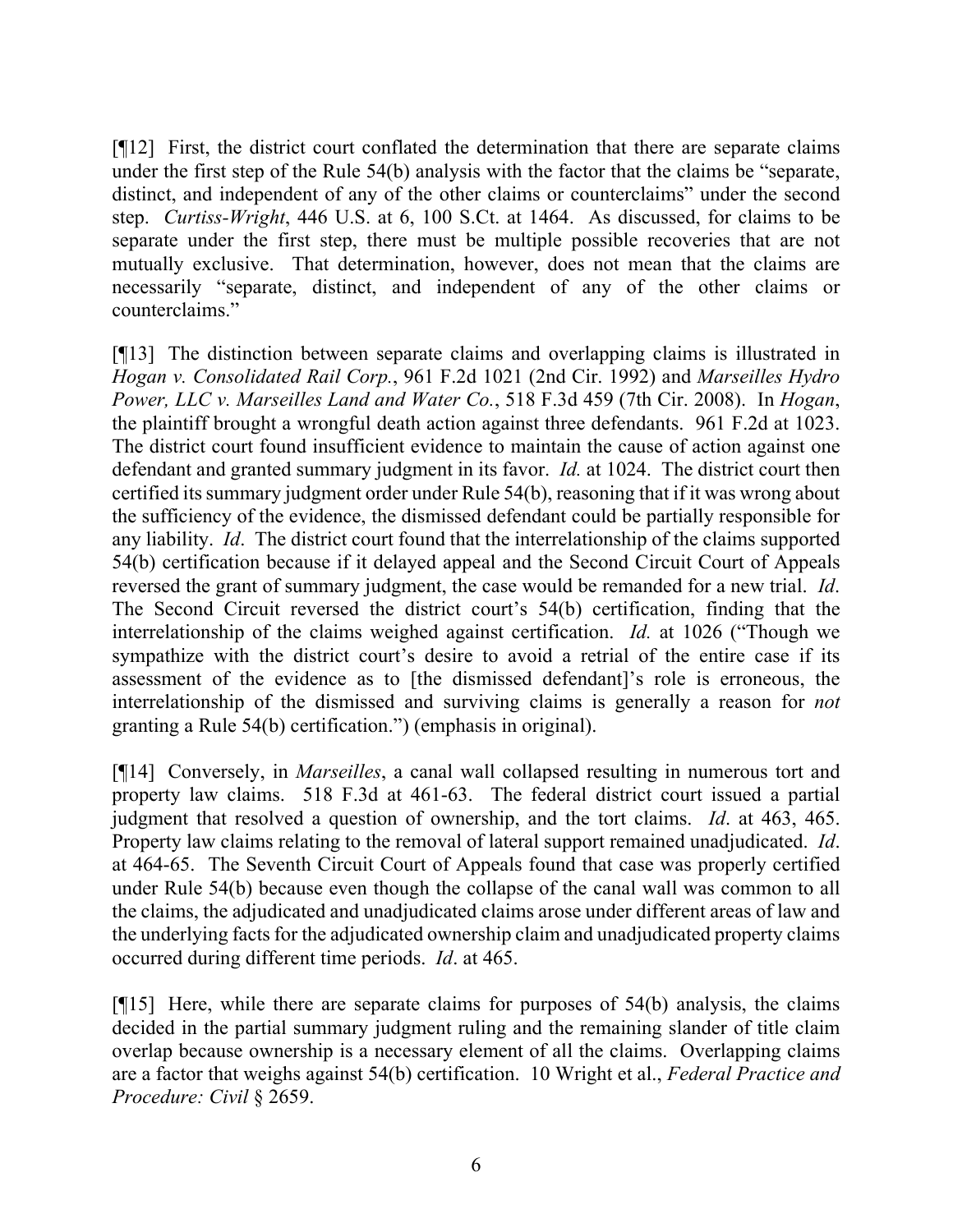[¶16] Second, the district court found that certifying its partial summary judgment order was in the best interest of judicial economy. However, the district court failed to analyze what could happen to CIBC's claims after an appeal on the merits. CIBC's Amended Complaint alleged three causes of action: 1) declaratory relief; 2) breach of contract; and 3) partition. Under the declaratory relief claim, CIBC requested that the district court declare CIBC and Mr. Dominick owned the property as tenants-in-common, strike Mr. Dominick's 2015 affidavit from the land records, reform the 2013 deed to reflect the ownership as tenants-in-common, and find that the TIC agreement is a valid and enforceable contract. If this Court reversed the partial summary judgment order, it is possible the declaratory relief claim would be decided. However, a reversal by this Court would also leave CIBC's claims for breach of contract and partition to be decided upon remand.<sup>[3](#page-7-0)</sup> If we affirm, this case would continue below on the remaining counterclaim for slander of title. Either result could lead to further proceedings in the district court and another appeal before this Court, which is not in the interest of judicial economy. Therefore, this factor weighs against certification.

[¶17] Finally, the district court's order lacked any finding about whether hardship would result from delaying the appeal. Courts address the "hardship resulting from delay" factor differently. Some courts do not require any finding that delaying the appeal would result in an injustice or hardship and instead simply look to the factors considered and allow a conclusory finding that there is "no just reason for delay." *Kelly v. Lee's Old Fashioned Hamburgers, Inc.*, 908 F.2d 1218, 1220 (5th Cir. 1990) (finding that certifying an order under Rule 54(b) incorporates the Rule by reference and signals the court's conclusion that the requirements have been met). The United States Supreme Court considered the hardship Curtiss-Wright would suffer if the appeal was delayed a compelling factor in affirming the 54(b) certification because the claim consisted of a \$19 million-dollar judgment which, absent certification, would not be paid for "many months, if not years" and the difference in prejudgment and market interest rates would have resulted in daily financial loss for Curtiss-Wright. *Curtiss-Wright*, 446 U.S. at 6, 11-13, 100 S.Ct. at 1464, 1467. Other courts follow this reasoning and consider hardship resulting from delay a compelling factor, but not necessarily required. *Morrison-Knudsen*, 655 F.2d 962, 965 (9th Cir. 1981) ("A similarity of legal or factual issues will weigh heavily against entry of judgment under the rule, and in such cases a Rule 54(b) order will be proper only where necessary to avoid a harsh and unjust result, documented by further and specific

<span id="page-7-0"></span>**<sup>3</sup>** CIBC's prayer for relief requests:

Dominick specifically to perform the terms of the TIC Agreement, particularly with regard to the requirements of the Buy-Sell provisions of that TIC Agreement . . . and award[] [CIBC] such money damages as may be proven[;] [or], in the alternative to specific performance, that the Property be partitioned pursuant to the terms and procedures set forth in Wyo. [Stat. Ann.] §§ 1-32-101, *et seq*.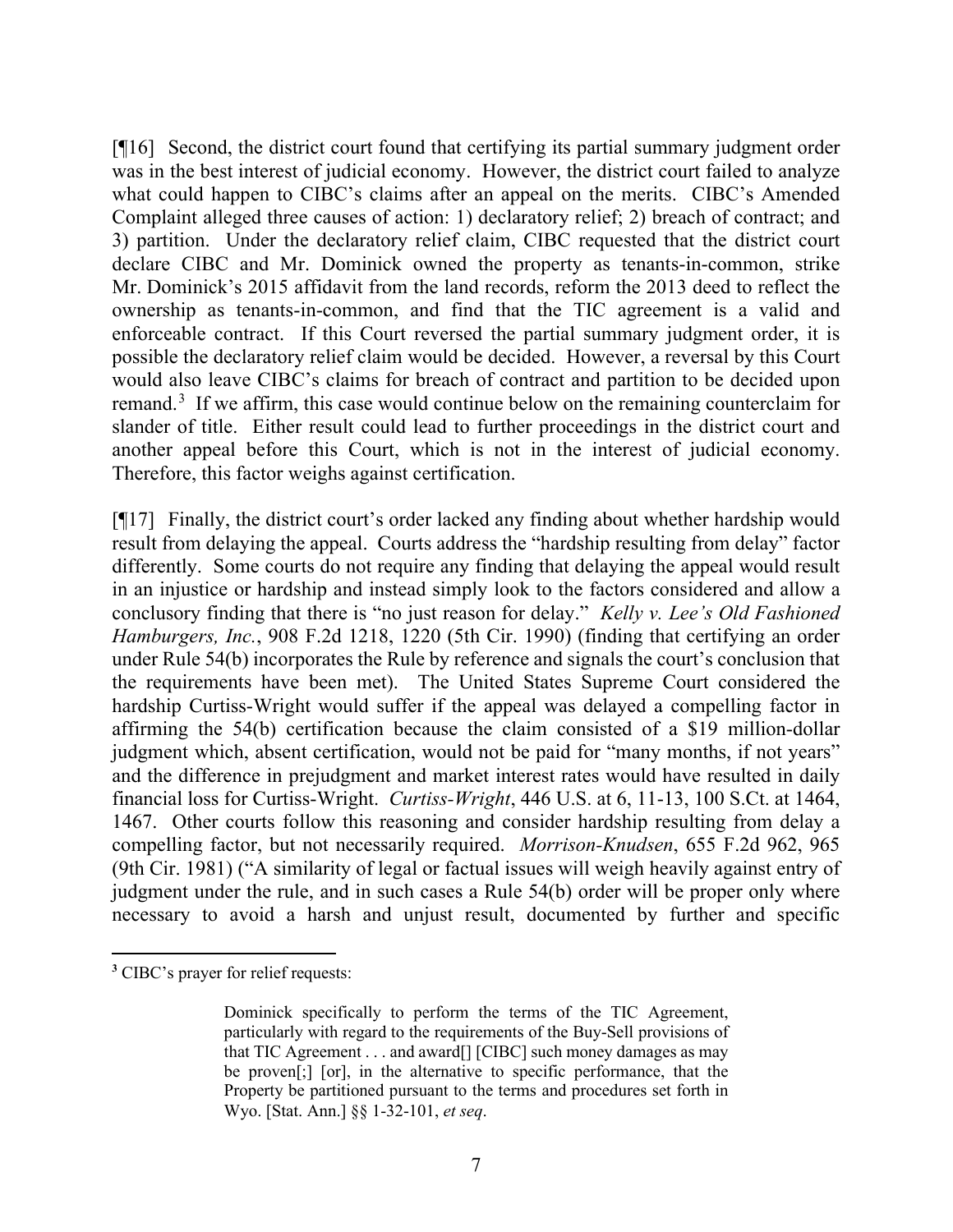findings."); *United Bank of Pueblo v. Hartford Acc. & Indem. Co.*, 529 F.2d 490, 492-93 (10th Cir. 1976) (finding no abuse of discretion where district court found the difference in prejudgment and market interest rates a compelling factor for certifying its judgment under Rule 54(b)). Finally, the most stringent application of this factor requires trial courts to make a specific finding about the injustice or hardship that would occur by delaying the appeal. *Taco John's of Huron, Inc. v. Bix Produce Co., LLC*, 569 F.3d 401, 402 (8th Cir. 2009) ("Our cases are uniform in holding that we will not assume jurisdiction over a case certified to us under Rule 54(b) as a routine matter or as an accommodation to counsel and that we will not do so unless there is some danger of hardship or injustice which an immediate appeal would alleviate. . . . The parties point to no . . . exigency [similar to the difference in interest rates in *Curtiss-Wright*] in the present case and we have discerned none. In short, we see no danger or hardship in allowing this case to take its ordinary course."); *Advanced Magnetics, Inc. v. Bayfront Partners, Inc.*, 106 F.3d 11, 16 (2nd Cir. 1997) ("Generally, a district court may properly make a finding that there is 'no just reason for delay' only when 'there exists some danger of hardship or injustice through delay which would be alleviated by immediate appeal.'"); 10 Wright et al., *Federal Practice and Procedure: Civil* § 2659 ("Because of the strong federal policy against piecemeal review several courts have stated that the district court should make the express determination only in the infrequent case in which a failure to do so might have a harsh effect.").<sup>[4](#page-8-0)</sup> Although we presume that the court considered this factor and that its decision is supported by competent evidence, *Seherr-Thoss v. Seherr-Thoss*, 2006 WY 111, ¶ 17, 141 P.3d 705, 714 (Wyo. 2006), the only factual basis we can imagine for finding hardship from delay would be the hope that, if this Court reversed the partial summary judgment, the parties and the district court would be spared the need to litigate the slander of title claim. If that were sufficient to satisfy the hardship factor, the policy against piecemeal appeals would be defeated.

[¶18] Like the Court in *Curtiss-Wright*, we are reluctant to fashion narrow guidelines for the district courts to follow in determining whether to certify a claim under Rule 54(b).

*Curtiss-Wright*, 446 U.S. at 9-10, 100 S.Ct. at 1465-66 (internal citations omitted).

<span id="page-8-0"></span><sup>4</sup> In *Curtiss-Wright*, the Supreme Court clarified that the "infrequent harsh case" test cannot be the only consideration when determining whether to certify a case under Rule 54(b).

When Rule 54(b) was amended in 1946, the Notes of the Advisory Committee which accompanied the suggested amendment indicated that the entire lawsuit was generally the appropriate unit for appellate review, "and that this rule needed only the exercise of a discretionary power to afford a remedy in the infrequent harsh case to provide a simple, definite, workable rule." However accurate it may be as a description of cases qualifying for Rule 54(b) treatment, the phrase "infrequent harsh case" in isolation is neither workable nor entirely reliable as a benchmark for appellate review. There is no indication it was ever intended by the drafters to function as such.